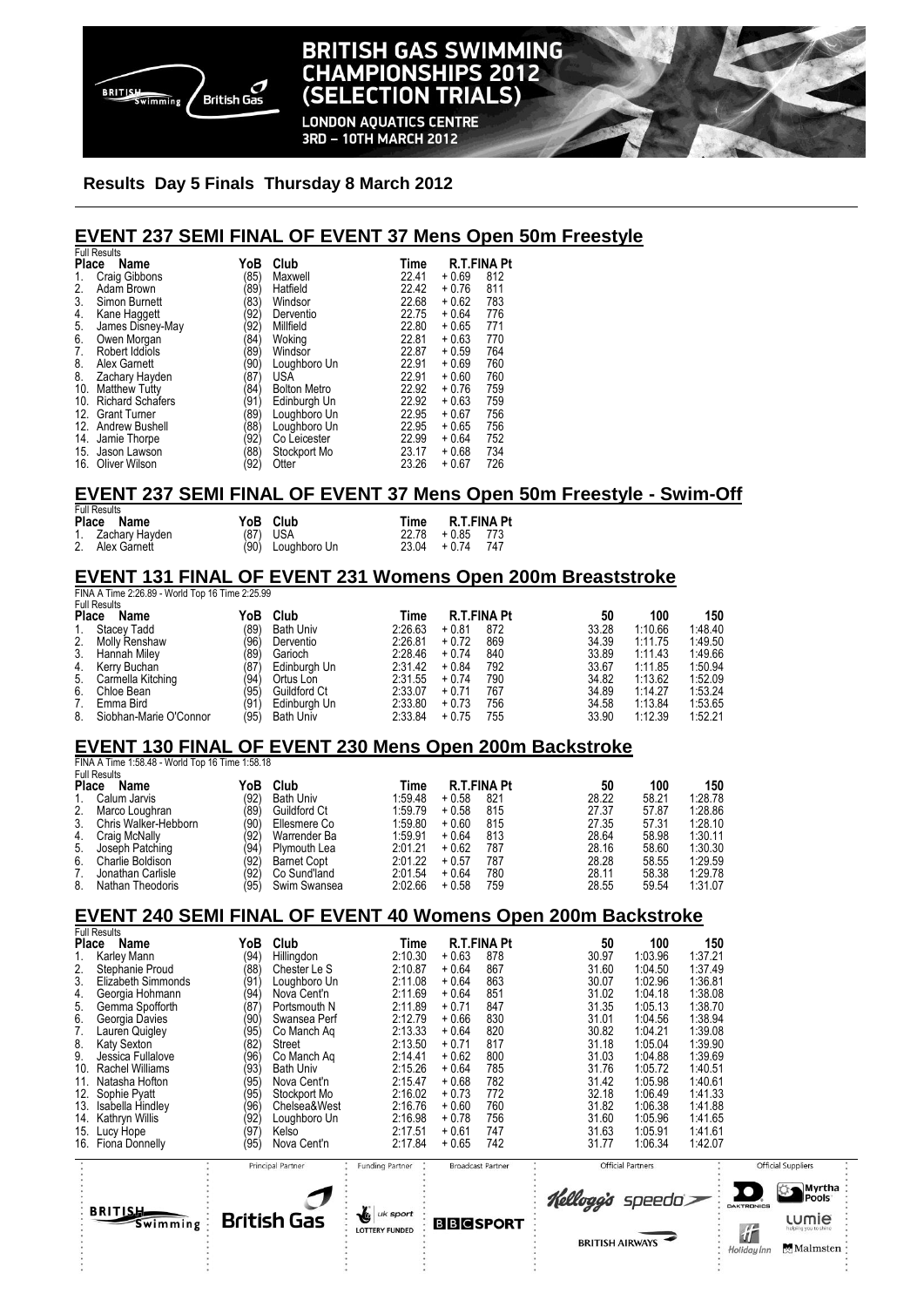

# **BRITISH GAS SWIMMING CHAMPIONSHIPS 2012** (SELECTION TRIALS)

**LONDON AQUATICS CENTRE** 3RD - 10TH MARCH 2012

### **Results Day 5 Finals Thursday 8 March 2012**

#### **EVENT 132 FINAL OF EVENT 232 Mens Open 200m IM**

| <b>Full Results</b>      |             |              |                                                 |         |     |                    |       |         |  |
|--------------------------|-------------|--------------|-------------------------------------------------|---------|-----|--------------------|-------|---------|--|
| Name                     | YoB         | Club         | Time                                            |         |     | 50                 | 100   | 150     |  |
| Joseph Roebuck           |             | Louahboro Un | 1:58.16                                         | $+0.73$ | 900 | 25.02              | 55.43 | 1:29.50 |  |
| James Goddard            | (83)        | Stockport Mo | 1:58.42                                         | $+0.64$ | 894 | 25.33              | 54.15 | 1:28.72 |  |
| leuan Llovd              | (93)        | Co Cardiff   | 1:59.97                                         | $+0.69$ | 860 | 25.40              | 56.19 | 1:31.60 |  |
| Roberto Pavoni           | (91)        | Louahboro Un | 2:00.19                                         | $+0.65$ | 855 | 26.06              | 56.55 | 1:31.31 |  |
| Lewis Coleman            | (92)        | Co Sheffield | 2:01.85                                         | $+0.75$ | 821 | 26.10              | 57.29 | 1:32.00 |  |
| Daniel Wallace           | (93)        | Warrender Ba | 2:02.51                                         | $+0.70$ | 807 | 25.85              | 56.77 | 1:32.79 |  |
| Adam Harrington          | (91'        | Loughboro Un | 2:02.60                                         | $+0.70$ | 806 | 26.11              | 56.77 | 1:32.61 |  |
| <b>Thomas Greenfield</b> | (89)        | Co Cardiff   | 2:02.65                                         | $+0.69$ | 805 | 26.13              | 58.09 | 1:34.39 |  |
|                          | Place<br>2. | (85)         | FINA A Time 2:00.17 - World Top 16 Time 1:59.42 |         |     | <b>R.T.FINA Pt</b> |       |         |  |

## **EVENT 129 FINAL OF EVENT 229 Womens Open 100m Freestyle**

FINA A Time 54.57 - World Top 16 Time 54.46 Full Result

| <b>Place</b> | Name               | YoB  | Club             | Time  | <b>R.T.FINA Pt</b> | 50    |
|--------------|--------------------|------|------------------|-------|--------------------|-------|
| 1.           | Francesca Halsall  | (90) | Loughboro Un     | 53.57 | 918<br>$+0.71$     | 25.52 |
| 2.           | Amy Smith          | (87) | Loughboro Un     | 54.01 | 896<br>$+0.61$     | 25.91 |
| 3.           | Rebecca Turner     | (92) | Co Sheffield     | 54.83 | 856<br>$+0.60$     | 26.59 |
| 4.           | Jessica Llovd      | (95) | Co Manch Ag      | 55.28 | 835<br>$+0.72$     | 26.72 |
| 5.           | Caitlin McClatchey | (85) | Loughboro Un     | 55.52 | 824<br>$+0.71$     | 26.89 |
| 6.           | Jessica Sylvester  | (87) | Nova Cent'n      | 55.82 | 811<br>$+0.70$     | 26.85 |
| 7.           | Amelia Maughan     | (96) | <b>Bath Univ</b> | 56.02 | 803<br>$+0.71$     | 26.86 |
| 8.           | Emma Wilkins       | (91) | Loughboro Un     | 56.04 | 802<br>$+0.73$     | 26.54 |

## **EVENT 239 SEMI FINAL OF EVENT 39 Mens Open 100m Butterfly**

|       | <b>Full Results</b>       |      |              |       |                    |     |       |
|-------|---------------------------|------|--------------|-------|--------------------|-----|-------|
| Place | Name                      | YoB  | Club         | Time  | <b>R.T.FINA Pt</b> |     | 50    |
| 1.    | Antony James              | (89) | Plymouth Lea | 52.79 | $+0.65$            | 840 | 24.65 |
| 2.    | <b>Braxston Timm</b>      | (92) | Co Sheffield | 53.15 | $+0.58$            | 823 | 24.65 |
| 3.    | <b>Michael Rock</b>       | (87) | Stockport Mo | 53.23 | $+0.62$            | 819 | 24.92 |
| 4.    | Adam Barrett              | (92) | Loughboro Un | 53.30 | $+0.73$            | 816 | 24.46 |
| 5.    | James Doolan              | (90) | Loughboro Un | 53.58 | $+0.67$            | 803 | 24.95 |
| 6.    | <b>Andrew Mayor</b>       | (86) | Scot Non-Res | 53.69 | $+0.69$            | 798 | 24.92 |
| 7.    | Karl Botha                | (91) | Millfield    | 53.75 | $+0.63$            | 796 | 25.13 |
| 8.    | <b>Jack Marriott</b>      | (90) | Loughboro Un | 53.76 | $+0.72$            | 795 | 24.42 |
| 9.    | lan Hulme                 | (84) | Windsor      | 53.78 | $+0.58$            | 794 | 24.74 |
| 10.   | Thomas Laxton             | (89) | Loughboro Un | 53.87 | $+0.65$            | 790 | 24.92 |
| 11.   | Liam Tancock              | (85) | Loughboro Un | 53.91 | $+0.79$            | 789 | 25.13 |
| 12.   | lain Macmillan            | (86) | Stockport Mo | 54.38 | $+0.68$            | 768 | 25.37 |
|       | 13. Grant Halsall         | (93) | Plymouth Lea | 54.42 | $+0.76$            | 767 | 25.09 |
|       | 14. Cameron Brodie        | (92) | Kelly Coll   | 54.58 | $+0.66$            | 760 | 25.60 |
|       | 15. S Van De Schootbrugge | (93) | Nova Cent'n  | 54.71 | $+0.66$            | 755 | 25.48 |
|       | 16. Sam Horrocks          | (94) | Co Manch Ag  | 55.12 | $+0.66$            | 738 | 25.41 |

## **EVENT 142 FINAL OF EVENT 42 Womens MC 200m IM**

| Multi-Disability by British Disability Points |                    |      |              |      |            |                     |       |         |         |
|-----------------------------------------------|--------------------|------|--------------|------|------------|---------------------|-------|---------|---------|
| <b>Place</b>                                  | Name               | YoB  | Club         | Cat. | Time       | <b>R.T.BDPoints</b> | 50    | 100     | 150     |
|                                               | Eleanor Simmonds   | (94) | Swansea Perf | 6.   | 3:08.14    | 1018<br>$+0.71$     | 42.98 | 1:32.28 | 2:27.44 |
| 2.                                            | Natalie Jones      | (84) | Colchester P |      | 6 3:15.57  | 906<br>$+0.70$      | 42.82 | 1:31.57 | 2:31.89 |
| 3.                                            | Rhiannon Henry     | (87  | Co Manch Ag  | 13.  | 2:33.64    | 897<br>$+0.76$      | 31.06 | 1:09.80 | 1:58.27 |
| 4.                                            | Gemma Almond       | (93) | Swansea Perf |      | 10 2:37.90 | 860<br>$+0.86$      | 33.72 | 1:16.04 | 2:02.68 |
| 5.                                            | Louise Watkin      | '92. | Co Salford   |      | 2:36.30    | 846<br>$+0.69$      | 35.80 | 1:14.87 | 2:00.44 |
| 6.                                            | Claire Cashmore    | (88) | Co Leeds     | 9.   | 2:38.23    | 815<br>$+0.63$      | 34.23 | 1:15.61 | 2:00.65 |
|                                               | Eleni Papadopoulos | (92) | Co Manch Ag  | 10.  | 2:40.82    | 814<br>$+0.72$      | 33.67 | 1:14:34 | 2:03.90 |
| 8.                                            | Tullv Kearnev      | 197  | Roval Wolv   |      | 10 2:48.35 | 709<br>$+0.74$      | 37.13 | 1:21.58 | 2:10.53 |

## **EVENT 141 FINAL OF EVENT 41 Mens MC 200m IM**

| Multi-Disability by British Disability Points |                  |      |              |      |            |         |                     |       |         |         |
|-----------------------------------------------|------------------|------|--------------|------|------------|---------|---------------------|-------|---------|---------|
| <b>Place</b>                                  | <b>Name</b>      | YoB  | Club         | Cat. | Time       |         | <b>R.T.BDPoints</b> | 50    | 100     | 150     |
|                                               | Sascha Kindred   | .77) | Leominster   |      | 6 2:48.44  | $+0.80$ | 893                 | 33.47 | 1:17.92 | 2:05.23 |
| 2.                                            | James Crisp      | (82) | Co Sheffield |      | 9 2:20.70  | $+0.79$ | 856                 | 29.74 | 1:04.27 | 1:46.81 |
| 3.                                            | Robert Welbourn  | (87  | Swansea Perf |      | 10 2:19.53 | $+0.80$ | 833                 | 29.79 | 1:06.32 | 1:48.61 |
| 4.                                            | Sam Hynd         | 191  | Swansea Perf |      | 8 2:32.15  | $+0.79$ | 795                 | 34.74 | 1:16.33 | 1:57.76 |
| 5.                                            | Thomas Young     | (91) | Co Manch Ag  |      | 8 2:33.49  | $+0.85$ | 774                 | 32.36 | 1:10.47 | 2:00.30 |
| 6.                                            | Jack Bridge      | (94  | Preston      |      | 10 2:23.23 | $+0.68$ | 770                 | 29.51 | 1:06.93 | 1:48.62 |
|                                               | Josef Craig      | (97  | South Tyne   |      | 2:50.59    | $+0.74$ | 764                 | 35.54 | 1:18.86 | 2:15.08 |
| 8.                                            | Matthew Whorwood | '89' | Swansea Perf |      | 6 2:58.11  | $+0.66$ | 755                 | 39.64 | 1:28.49 | 2:19.59 |

## **EVENT 143 FINAL OF EVENT 43 Mens MC 150m IM**

| YoB<br>Club<br>Wear Valley<br>(95) | Time<br>Cat.<br>3:02.36<br>4               | <b>R.T.BDPoints</b><br>$+0.47$ | 100<br>50<br>2:07.49<br>56.50               |                                                                                                                           |
|------------------------------------|--------------------------------------------|--------------------------------|---------------------------------------------|---------------------------------------------------------------------------------------------------------------------------|
| Principal Partner                  | <b>Funding Partner</b>                     | <b>Broadcast Partner</b>       | <b>Official Partners</b>                    | <b>Official Suppliers</b>                                                                                                 |
| <b>British Gas</b>                 | <b>L</b> uk sport<br><b>LOTTERY FUNDED</b> | <b>BBCSPORT</b>                | Kellogg's speedo><br><b>BRITISH AIRWAYS</b> | Myrtha<br>Pools<br><b>DAKTRONICS</b><br><b>LUMIE</b><br>$\mathbf{u}$<br>helping you to shine<br>Malmsten ·<br>Holiday Inn |
|                                    |                                            |                                |                                             |                                                                                                                           |